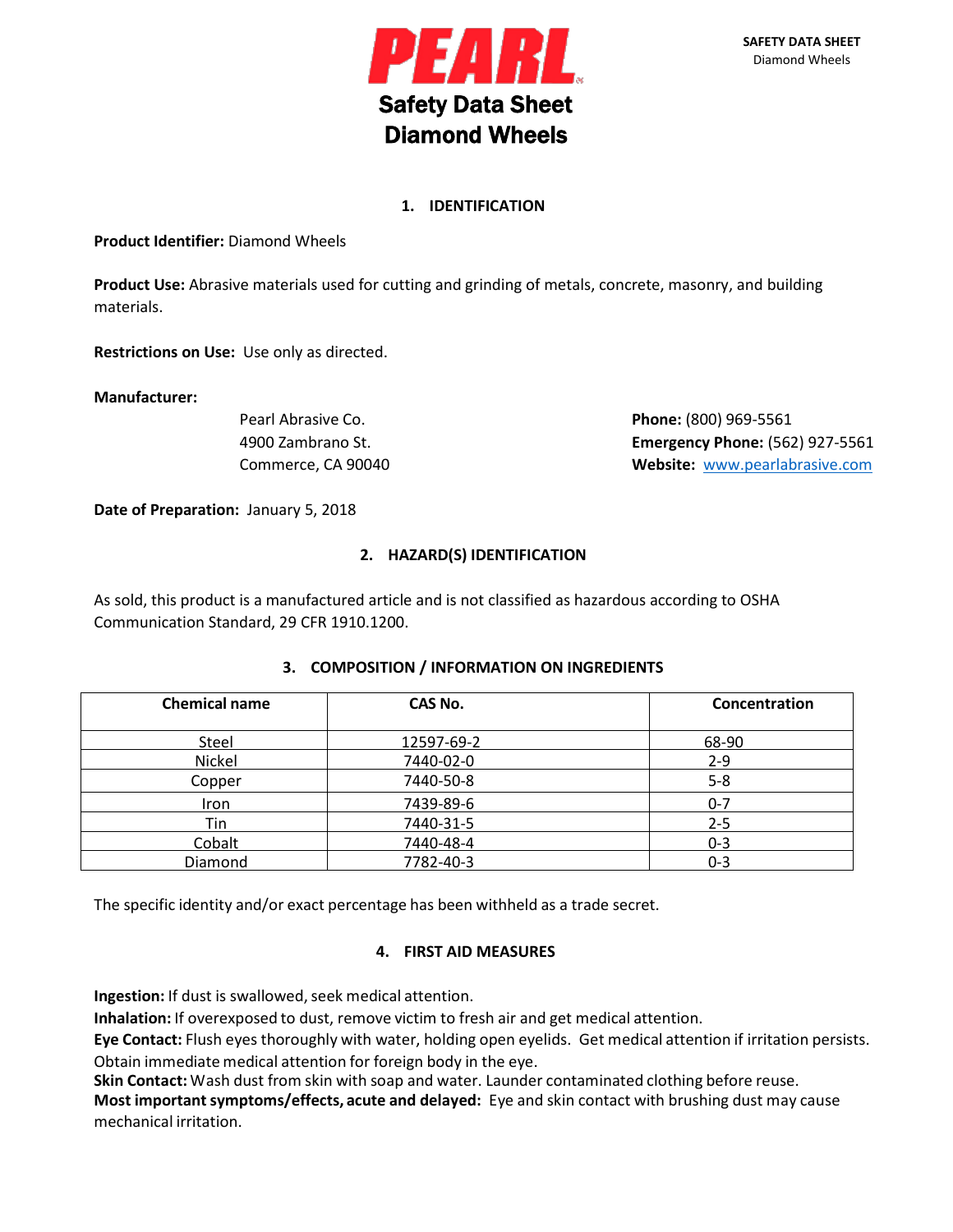

**Indication of immediate medical attention and special treatment, if necessary:** Immediate medical attention is generally not required.

**5. FIRE FIGHTING MEASURES**

**Suitable (and unsuitable) extinguishing media:** Use any media that is appropriate for the surrounding fire.

**Specific hazards arising from the chemical:** This product is not combustible, however, considerationmust be given to the potential fire or explosion hazards from the base material being processed. Many materials create flammable or explosive dusts or turnings when machined or ground.

**Special protective equipment and precautionsfor fire-fighters:** Firefightersshould wear full emergency equipment and NIOSH approved positive pressure self-contained breathing apparatus.

# **6. ACCIDENTAL RELEASE MEASURES**

**Personal precautions, protective equipment, and emergency procedures:** Wear appropriate protective clothing as needed to avoid eye contact and inhalation of dust.

**Environmental precautions:** Avoid release into the environment. Report releases as required by local, state and federal authorities.

**Methods and materialsfor containment and cleaning up:** Pick up, sweep up or vacuum and place in a container for disposal. Minimize generation of dust.

# **7. HANDLING AND STORAGE**

**Precautionsfor safe handling:** Avoid breathing dust. Avoid eye or skin contact. Do not ingest dust. Wash thoroughly after handling and use, especially before eating, drinking or smoking. Consider potential exposure to components of the base materials or coatings being ground. Refer to OSHA's substance specific standards for additional work practice requirements where applicable.

In normal power machining operations, the material being removed will fly off the cutting tool with considerable force. The potential for serious injury exists for both the operator and others in the work area (possibly 50 feet or more from the cutting tool). To protect against this hazard, before rotating the cutting tool, during rotation and until the rotation stops, all persons in the area must wear safety goggles or full face shields over safety glasses with side shields, along with appropriate protective clothing.

**Conditionsfor safe storage, including any incompatibilities:** Store in accordance with manufacturing instructions.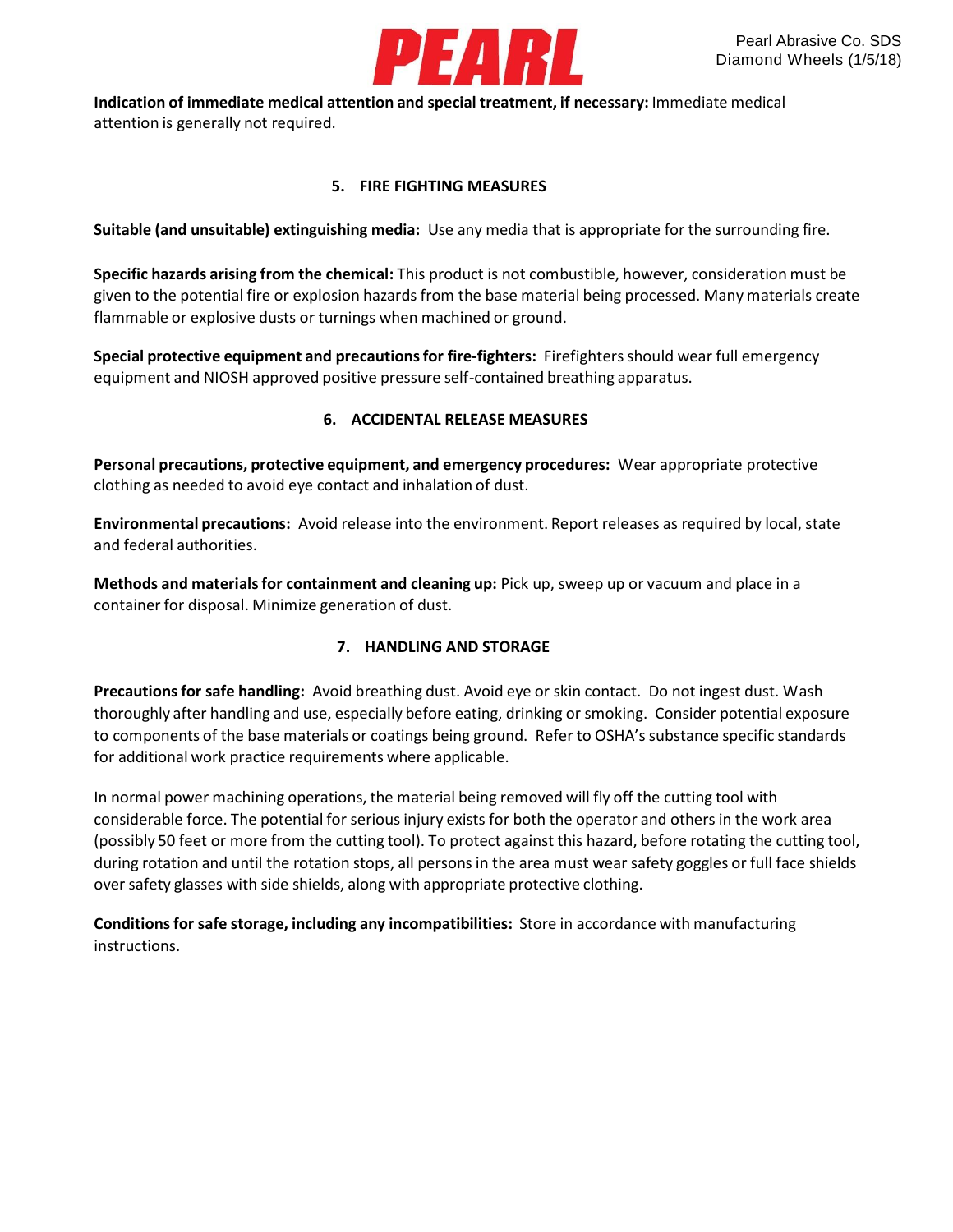

## **8. EXPOSURE CONTROLS / PERSONAL PROTECTION**

#### **Exposure Guidelines:**

.

| None Established                                                               |
|--------------------------------------------------------------------------------|
| 1.5 mg/m3 TWA ACGIH TLV (inhalable)                                            |
| 1 mg/m3 TWA OSHA PEL                                                           |
| 1 mg/m3 TWA ACGIH TLV                                                          |
| 1 mg/m3 TWA OSHA PEL                                                           |
|                                                                                |
| 10 mg/m3 TWA OSHA PEL (fume)<br>5 mg/m <sup>3</sup> TWA ACGIH TLV (respirable) |
| 2 mg/m3 TWA ACGIH TLV                                                          |
| 2 mg/m3 OSHA PEL                                                               |
| 0.02 mg/m3 TWA ACGIH TLV                                                       |
| 0.01 mg/m3 TWA OSHA PEL (metal dust and fume)                                  |
| None Established                                                               |
|                                                                                |

Note: Consider also components of base materials and coatings being sanded.

**Appropriate engineering controls:** Use local exhaust or general ventilation as required to minimize exposure to dust and maintain the concentration of contaminants below occupational applicable limits.

#### **Individual protection measures,such as personal protective equipment:**

**Respiratory protection:** Use NIOSH approved respirator if exposure limits are exceeded or where dust exposures are excessive. Consider the potential for exposure to components of the coatings or base material being ground in selecting proper respiratory protection. Refer to OSHA's specific standards for lead, cadmium, etc. where appropriate. Selection of respiratory protection depends on the contaminant type, form and concentration. Select and use respirators in accordance with OSHA 1910.134 and good industrial hygiene practice.

**Skin protection:** Cloth or leather gloves recommended.

**Eye protection:** Safety goggles or face shield over safety glasses with side shields.

 **Other:** Protective clothing as needed to prevent contamination of personal clothing. Hearing protection may be required.

#### **9. PHYSICAL AND CHEMICAL PROPERTIES**

| Appearance (physical state, color, etc.): Gray solid wheel |  |
|------------------------------------------------------------|--|
| <b>Odor:</b> No Odor                                       |  |

| Odor threshold: Not applicable               | pH: Not applicable                        |  |
|----------------------------------------------|-------------------------------------------|--|
| Melting point/freezing point: Not applicable | <b>Boiling Point: Not applicable</b>      |  |
| Flash point: Non-Combustible                 | Evaporation rate: Not applicable          |  |
| Flammability (solid, gas): Not applicable    |                                           |  |
| Flammable limits: LEL: Not applicable        | <b>UEL:</b> Not applicable                |  |
| Vapor pressure: Not applicable               | Vapor density:                            |  |
| Relative density: Not applicable             | Solubility(ies): Not soluble              |  |
| Partition coefficient: n-octanol/water: Not  | Auto-ignition temperature: Not applicable |  |
| applicable                                   |                                           |  |
| Decomposition temperature: Not applicable    | Viscosity: Not applicable                 |  |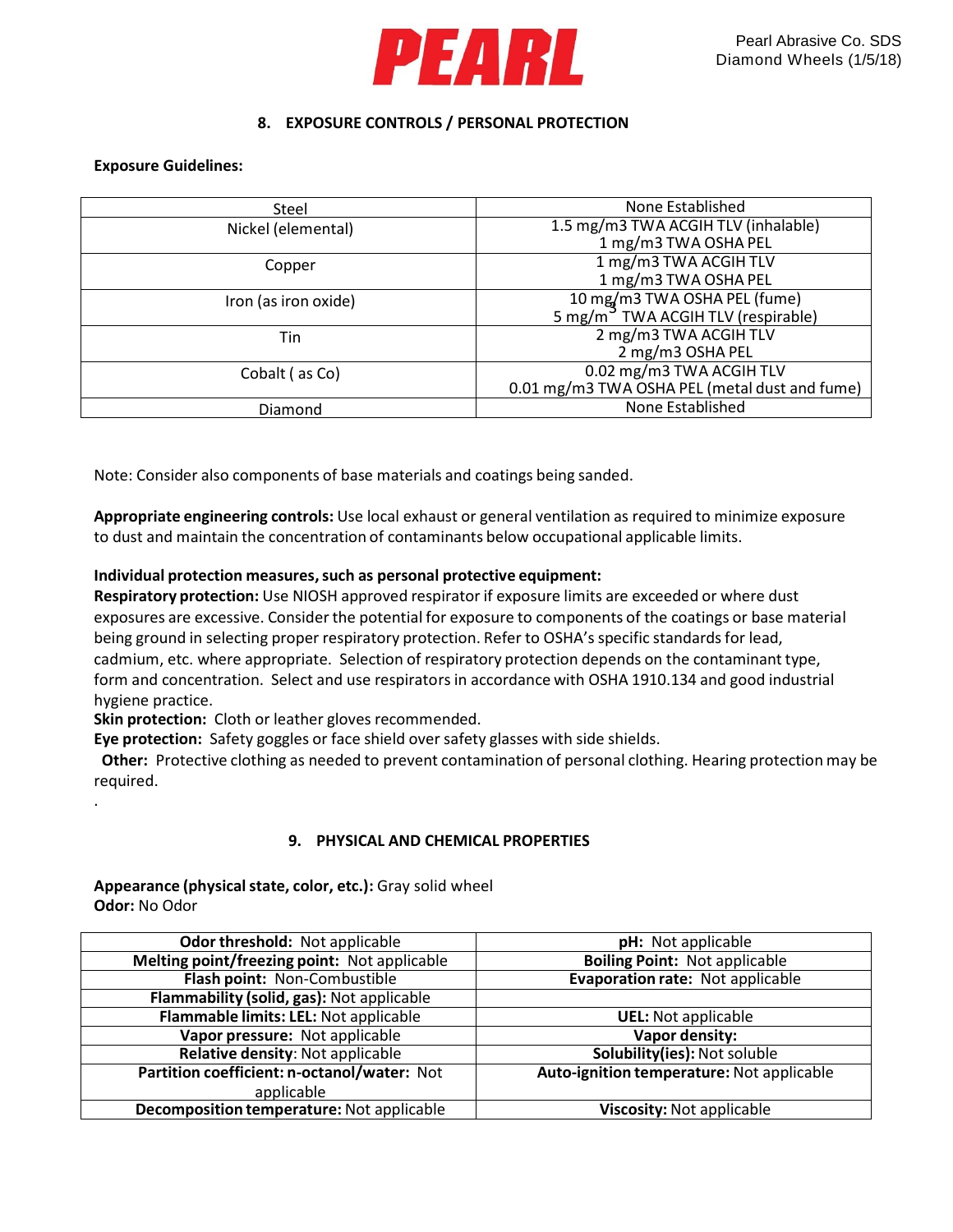

# **10. STABILITY AND REACTIVITY**

**Reactivity:** Not reactive

**Chemical stability: Stable Possibility of hazardous reactions:** None known. **Conditionsto avoid:** None known

**Incompatible materials:** None known

**Hazardous decomposition products:** Dust from machining could contain ingredientslisted in Section 3 and other, potentiallymore hazardous components of the base material being processes or coatings applied to the base material.

# **11. TOXICOLOGICAL INFORMATION**

## **Routes of exposure:**

**Ingestion:** None expected under normal use conditions. Swallowing large pieces may cause obstruction of the gastrointestinal tract.

**Inhalation:** Dust may cause respiratory irritation.

**Eye:** Dust may cause eye irritation. Dust particles or filings may cause abrasive injury to the eyes.

**Skin**: Rubbing brush across the skin may cause mechanical irritation or abrasions. Nickel exposure can cause an allergic dermatitis called "nickel itch".

**Sensitization:** Nickel and cobalt can cause skin and/or respiratory sensitization.

**Chronic:** Long-term overexposure to respirable dust may cause lung damage (fibrosis) with symptoms of coughing, shortness of breath and diminished breathing capacity. Skin and/or respiratory sensitization may also occur. Chronic effects may be aggravated by smoking. Prolonged exposure to elevated noise levels during operations may affect hearing. A greater hazard, in most cases, is the exposure to the dust/fumes from the material or paint/coatings being sanded. Most of the dust generated during sanding is from the base

material being sanded and the potential hazard from this exposure must be evaluated.

**Carcinogenicity**: Nickel and cobalt are classified as group 2B carcinogens by IARC. Nickel is listed by NTP as reasonably anticipated to be a carcinogen. None of the other components are listed as carcinogens by IARC, NTP or OSHA.

**Reproductive Toxicity:** Cobalt has been shown to cause reproductive toxicity in laboratory animals. In a 12 week study, male rats were administered 6.4, 11.6 or 23 mg/kg in drinking water. At all doses, decreased implantations, increased resorptions, decreased viable fetuses and decrease sperm counts were observed. The two higher doses showed decreased relative testes weight ad testes necrosis and degenerations.

**Numerical measures of toxicity**: This product and its components are not acutely toxic. The only acute toxicity data available for the components are listed below.

Steel: No data available

Nickel: LD50 oral rat > 9000 mg/kg

Copper: LD50 oral rat > 2500 mg/kg, LC50 inhalation rat > 5.11 mg/L, LD50 dermal rat > 2000 mg/kg, Oncorhynchus mykiss LC50 : 190 ug/L/96hr

Iron: LD50 oral rat: 98.6 g/kg, LD50 inhalation rat > 5 mg/kg (intracheal instillation applied)

Tin: LD50 oral rat > 2000 mg/kg, LC50 inhalation rat > 4.75 mg/L, LD50 dermal rat > 2000 mg/kg, Pimephales promelas LC50 > 12.4 ug/L/96 hr

Cobalt: LD50 oral rat: 550 mg/kg, LC50 inhalation rat <= 0.05 mg/L (analytical), LD50 dermal rat > 2000 mg/kg Diamond: LD50 oral rat > 2000 mg/kg, LC50 inhalation rat > 5.2 mg/L, LD50 dermal rat > 2000 mg/kg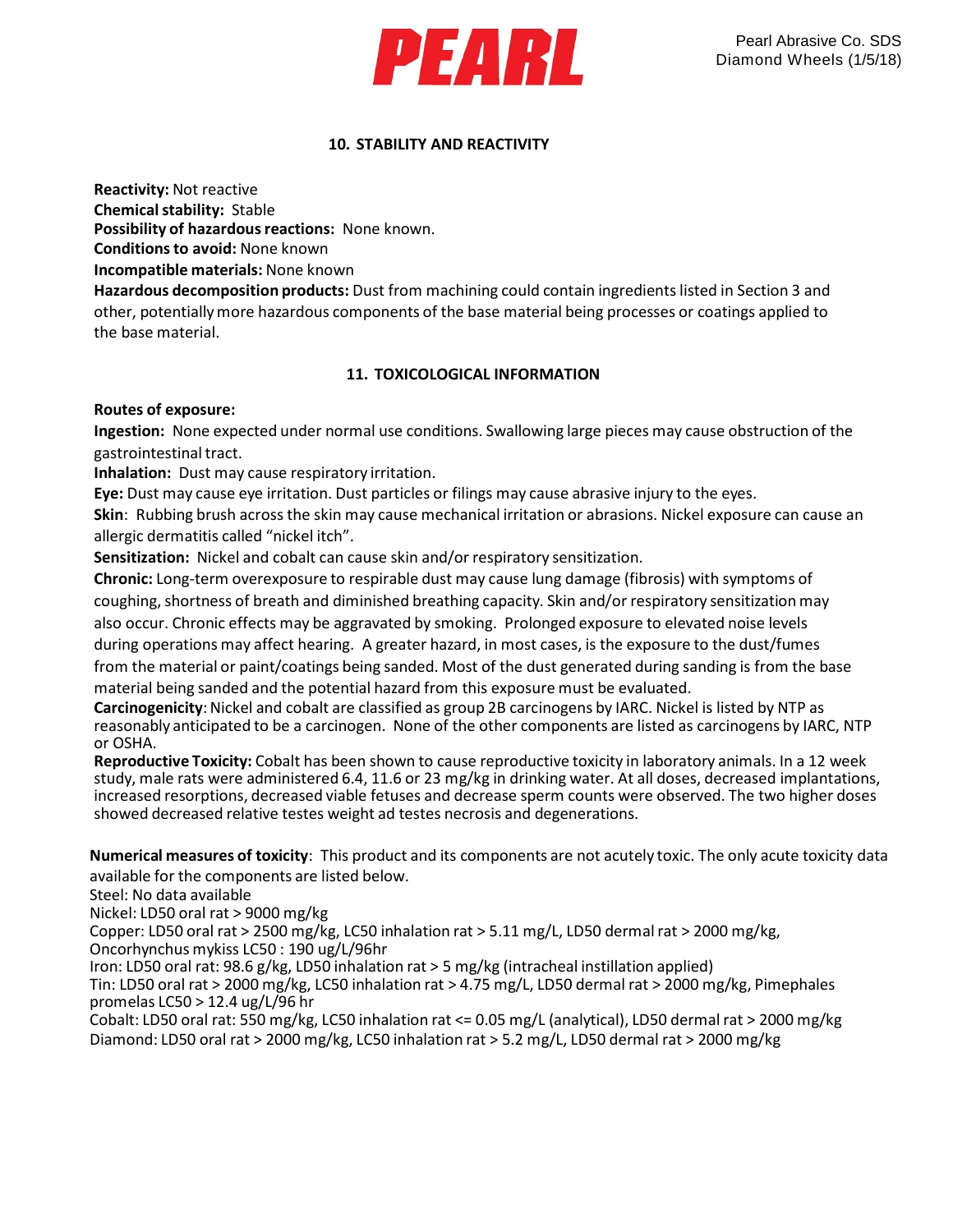

# **12. ECOLOGICAL INFORMATION**

#### **Ecotoxicity:**

Nickel: Oncorhynchus mykiss LC50: 15.3 mg/L/96hr Copper: Oncorhynchus mykiss LC50 190 ug/L/96hr Tin: Pimephales promelas LC50 > 12.4 ug/L/96 hr Cobalt: Danio rerio LC50 > 181 mg/L/96hr **Persistence and degradability:** Biodegradation is not applicable to inorganic compounds. **Bioaccumulative potential:** No data available **Mobility in soil:** No data available. **Other adverse effects:** No data available.

## **13. DISPOSAL CONSIDERATIONS**

Dispose in accordance with all applicable local, state/provincial and federal regulations. Local regulations may be more stringent than regional and national requirements. It is the responsibility of the waste generator to determine the toxicity and physical characteristics of the material to determine the proper waste identification and disposal in compliance with applicable regulations.

# **14. TRANSPORT INFORMATION**

|                              | <b>UN Numberl</b> | Proper shipping name | Hazardl<br><b>Class</b> | <b>Packing</b><br>Group | Environmental<br>Hazard |
|------------------------------|-------------------|----------------------|-------------------------|-------------------------|-------------------------|
| DOT                          | None              | Not Regulated        | None                    | None                    |                         |
| TDG<br>Not Regulated<br>None |                   | None                 | None                    |                         |                         |

**Transport in bulk (according to Annex II of MARPOL 73/78 and the IBC Code):** Not applicable – product is transported only in packaged form.

**Special precautions:** None identified.

## **15. REGULATORY INFORMATION**

## **SARA Section 311/312 Hazard Categories:** Not Applicable (manufactured articles)

**SARA Section 313:** This product contains the following toxic chemicals subject to the reporting requirements of Section 313 of Title III of the Superfund Amendments and Reauthorization Act of 1986 and 40 CFR Part 372 (Toxic Chemical Release Reporting):

| Nickel | 7440-02-0 | 68-90   |
|--------|-----------|---------|
| Copper | 7440-50-8 | 5-8     |
| Cobalt | 7440-48-4 | $0 - 3$ |